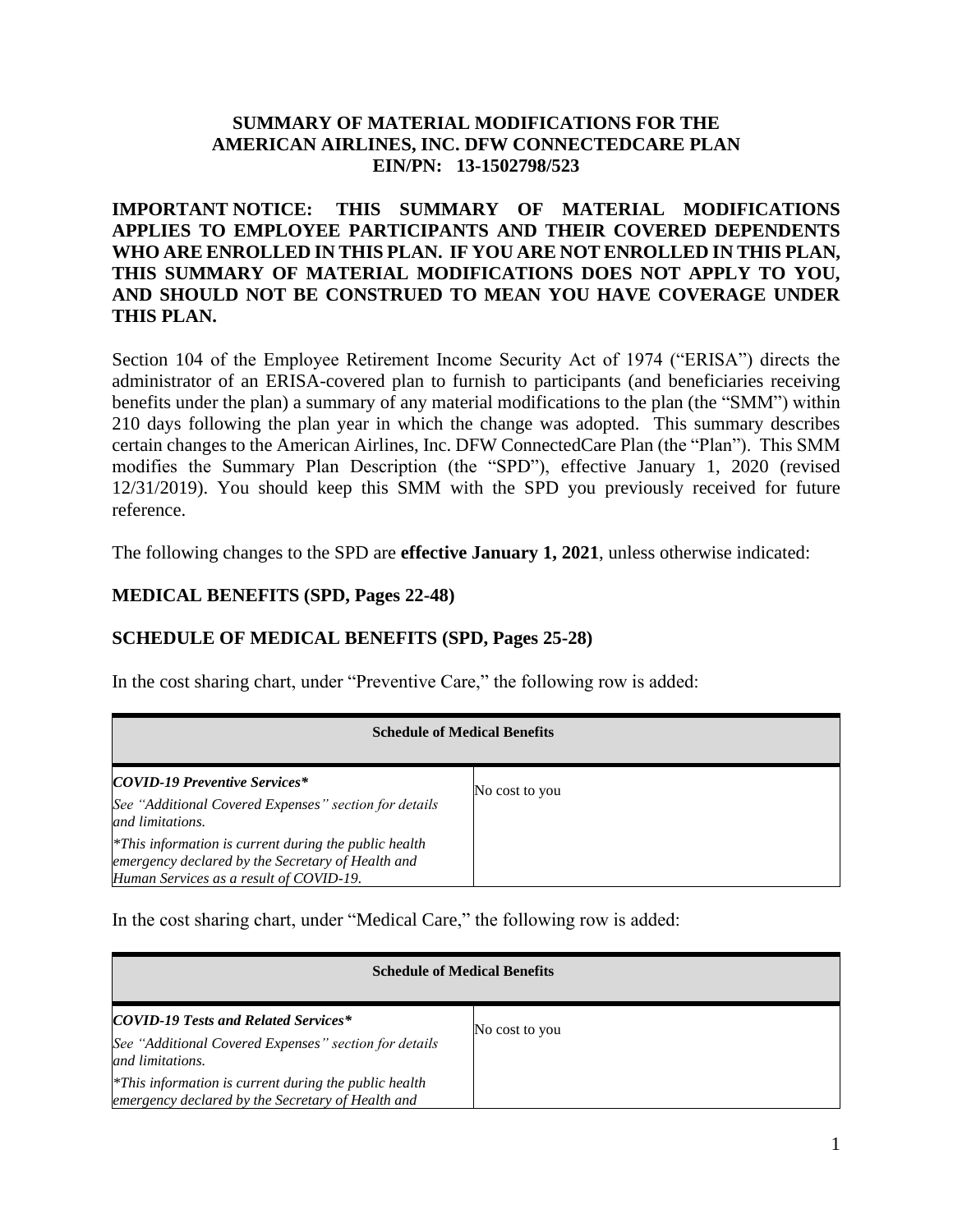*Human Services as a result of COVID-19.*

#### **ADDITIONAL COVERED EXPENSES (SPD, Pages 29-41)**

The following services are added:

• **COVID-19 Preventive Services:\*** Any "qualifying coronavirus preventive service" (within the meaning of 29 CFR § 2590.715–2713) with no cost-sharing. A qualifying coronavirus preventive services means an item, service, or immunization that is intended to prevent or mitigate coronavirus disease 2019 and has a rating of A or B in the recommendation of the USPSTF or is recommended by the Advisory Committee on Immunization Practices of the CDC. The Plan will cover any qualifying coronavirus preventive service within 15 business days after the date of the recommendation.

### • **COVID-19 Tests and Related Items and Services:\***

- (1) COVID-19 Test(s): If your primary care provider or other medical professional orders or performs a COVID-19 test(s) because you have symptoms or were (or suspect you were) exposed to someone with COVID-19, or to confirm that you have an asymptomatic COVID-19 infection, such test(s) will be covered, as long as the test(s) has been approved by the Food  $&$  Drug Administration (FDA) or satisfies alternative standards under applicable law. However, COVID-19 Tests conducted to screen for general workplace health and safety, for public health surveillance for SARS-CoV-2, or for any other purpose not primarily intended for individualized diagnosis or treatment of COVID-19 or another health condition, including periodic work or school testing, or for purposes of travel, are not covered.
- (2) Related Items and Services: The part of any office visit (including telehealth visits), urgent care or emergency room visit related to testing and/or diagnosis of COVID-19, but only if the visit results in an order for, or administration of, COVID-19 diagnostic testing.
- (3) Payment will be made for 100% of the negotiated rate (or if there is no negotiated rate, the cash price for such service that is listed by the provider on a public website) for COVID-19 Tests and Related Items and Services.

\*This information is current during the public health emergency declared by the Secretary of Health and Human Services as a result of COVID-19.

### **PRESCRIPTION DRUG PROGRAM (SPD, Pages 49-61)**

### **RETAIL DRUG COVERAGE (SPD, Pages 51-56)**

### **SMART 90 PROGRAM (SPD, Page 56)**

In the last paragraph, the Co-Pay for brand name drugs through StayWell Rx is changed to \$30.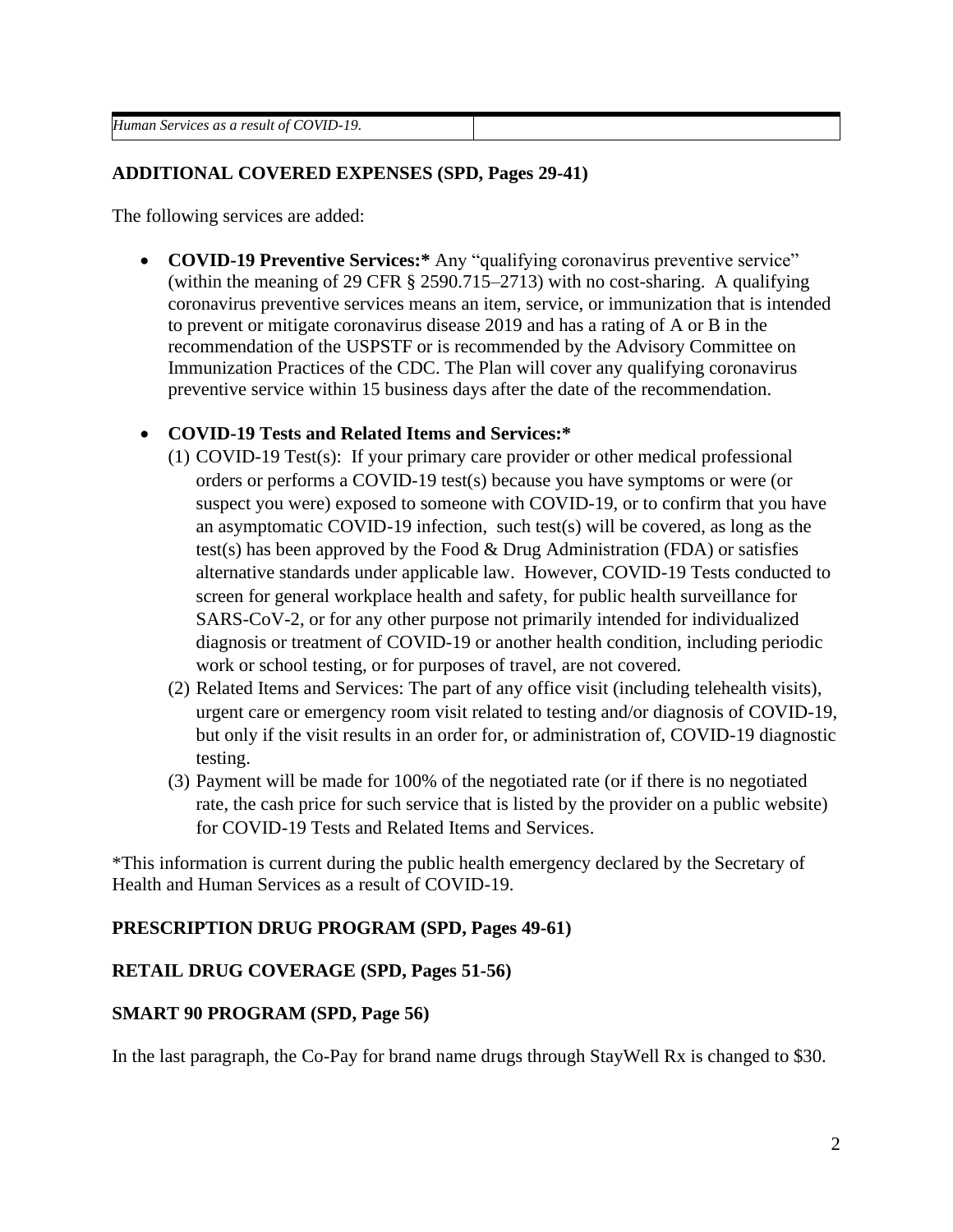## **EXPRESS SCRIPTS MAIL ORDER PRESCRIPTION DRUG BENEFIT – OVERVIEW (SPD, Pages 57-58)**

In the fourth paragraph, the Co-Pay for brand name drugs through StayWell Rx is changed to \$30.

# **ADDITIONAL RULES THAT APPLY TO THE PLAN (SPD, Pages 62-83)**

# **NOTICE OF PRIVACY RIGHTS (SPD, Pages 74-77)**

The first paragraph is replaced in its entirety with the following:

This notice describes how your protected health information or PHI may be used or disclosed under the privacy and security rules of the Health Insurance Portability and Accountability Act of 1996, as amended ("HIPAA"). It applies to the health care components of the following plans: American Airlines, Inc. Health & Welfare Plan for Active Employees, the Supplemental Medical Plan for Employees of Participating American Airlines Group Subsidiaries, the American Airlines, Inc. Health and Life Plan for Retirees, the TWA Retiree Health and Life Benefit Plan, the American Airlines, Inc. PPO Plan, the American Airlines, Inc. DFW ConnectedCare Plan, and any other group health plan for which American Airlines, Inc. ("American") or its delegate serves as Plan Administrator (collectively, the "Plan").

# **PREMIUM ASSISTANCE UNDER MEDICAID AND THE CHILDREN'S HEALTH INSURANCE PROGRAM (CHIP) (SPD, Pages 79-83)**

Effective July 31, 2021, this section is replaced in its entirety with the following:

If you or your children are eligible for Medicaid or CHIP and you're eligible for health coverage from your employer, your state may have a premium assistance program that can help pay for coverage, using funds from their Medicaid or CHIP programs. If you or your children aren't eligible for Medicaid or CHIP, you won't be eligible for these premium assistance programs but you may be able to buy individual insurance coverage through the Health Insurance Marketplace. For more information, visit **[www.healthcare.gov](http://www.healthcare.gov/)**.

If you or your dependents are already enrolled in Medicaid or CHIP and you live in a State listed below, contact your State Medicaid or CHIP office to find out if premium assistance is available.

If you or your dependents are NOT currently enrolled in Medicaid or CHIP, and you think you or any of your dependents might be eligible for either of these programs, contact your State Medicaid or CHIP office or dial **1-877-KIDS NOW** or **[www.insurekidsnow.gov](http://www.insurekidsnow.gov/)** to find out how to apply. If you qualify, ask your state if it has a program that might help you pay the premiums for an employer-sponsored plan.

If you or your dependents are eligible for premium assistance under Medicaid or CHIP, as well as eligible under your employer plan, your employer must allow you to enroll in your employer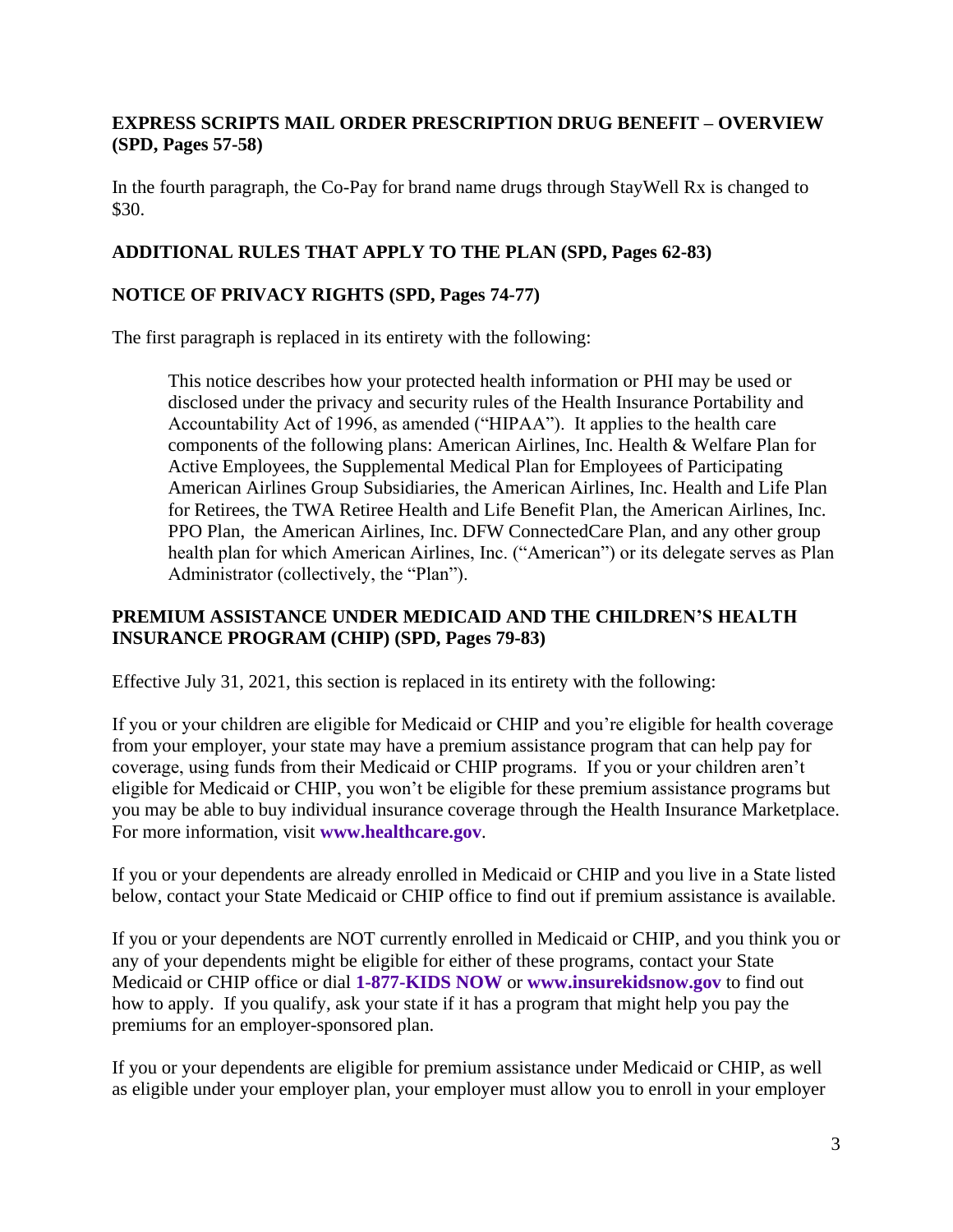plan if you aren't already enrolled. This is called a "special enrollment" opportunity, and **you must request coverage within 60 days of being determined eligible for premium assistance**. If you have questions about enrolling in your employer plan, contact the Department of Labor at **[www.askebsa.dol.gov](http://www.askebsa.dol.gov/)** or call **1-866-444-EBSA (3272)**.

### **If you live in one of the following states, you may be eligible for assistance paying your**  employer health plan premiums. The following list of states is current as of July 31, 2021. **Contact your State for more information on eligibility –**

| <b>ALABAMA - Medicaid</b>                          | <b>COLORADO - Health First Colorado</b><br>(Colorado's Medicaid Program) & Child<br><b>Health Plan Plus (CHP+)</b> |
|----------------------------------------------------|--------------------------------------------------------------------------------------------------------------------|
| Website: http://myalhipp.com/                      | Health First Colorado Website:                                                                                     |
| Phone: 1-855-692-5447                              | https://www.healthfirstcolorado.com/                                                                               |
|                                                    | Health First Colorado Member Contact Center:                                                                       |
|                                                    | 1-800-221-3943/ State Relay 711                                                                                    |
|                                                    | $CHP+$ :                                                                                                           |
|                                                    | https://www.colorado.gov/pacific/hcpf/child-                                                                       |
|                                                    | health-plan-plus                                                                                                   |
|                                                    | CHP+ Customer Service: 1-800-359-1991/ State                                                                       |
|                                                    | Relay 711                                                                                                          |
|                                                    | Health Insurance Buy-In Program                                                                                    |
|                                                    | (HIBI): https://www.colorado.gov/pacific/hcpf/he                                                                   |
|                                                    | alth-insurance-buy-program                                                                                         |
| <b>ALASKA - Medicaid</b>                           | HIBI Customer Service: 1-855-692-6442<br><b>FLORIDA</b> - Medicaid                                                 |
|                                                    | Website:                                                                                                           |
| The AK Health Insurance Premium Payment<br>Program | https://www.flmedicaidtplrecovery.com/flmedicai                                                                    |
| Website: http://myakhipp.com/                      | dtplrecovery.com/hipp/index.html                                                                                   |
| Phone: 1-866-251-4861                              | Phone: 1-877-357-3268                                                                                              |
| Email: CustomerService@MyAKHIPP.com                |                                                                                                                    |
| Medicaid Eligibility:                              |                                                                                                                    |
| http://dhss.alaska.gov/dpa/Pages/medicaid/default  |                                                                                                                    |
| .aspx                                              |                                                                                                                    |
| <b>ARKANSAS - Medicaid</b>                         | <b>GEORGIA - Medicaid</b>                                                                                          |
| Website: http://myarhipp.com/                      | Website: https://medicaid.georgia.gov/health-                                                                      |
| Phone: 1-855-MyARHIPP (855-692-7447)               | insurance-premium-payment-program-hipp                                                                             |
|                                                    | Phone: 678-564-1162 ext 2131                                                                                       |
| <b>CALIFORNIA - Medicaid</b>                       | <b>INDIANA</b> - Medicaid                                                                                          |
| Website:                                           | Healthy Indiana Plan for low-income adults 19-64                                                                   |
| Health Insurance Premium Payment (HIPP)            | Website: http://www.in.gov/fssa/hip/                                                                               |
| Program                                            | Phone: 1-877-438-4479                                                                                              |
| http://dhcs.ca.gov/hipp                            | All other Medicaid                                                                                                 |
| Phone: 916-445-8322                                | Website: https://www.in.gov/medicaid/                                                                              |
| Email: hipp@dhcs.ca.gov                            | Phone 1-800-457-4584                                                                                               |
| <b>IOWA</b> - Medicaid and CHIP (Hawki)            | <b>MONTANA</b> - Medicaid                                                                                          |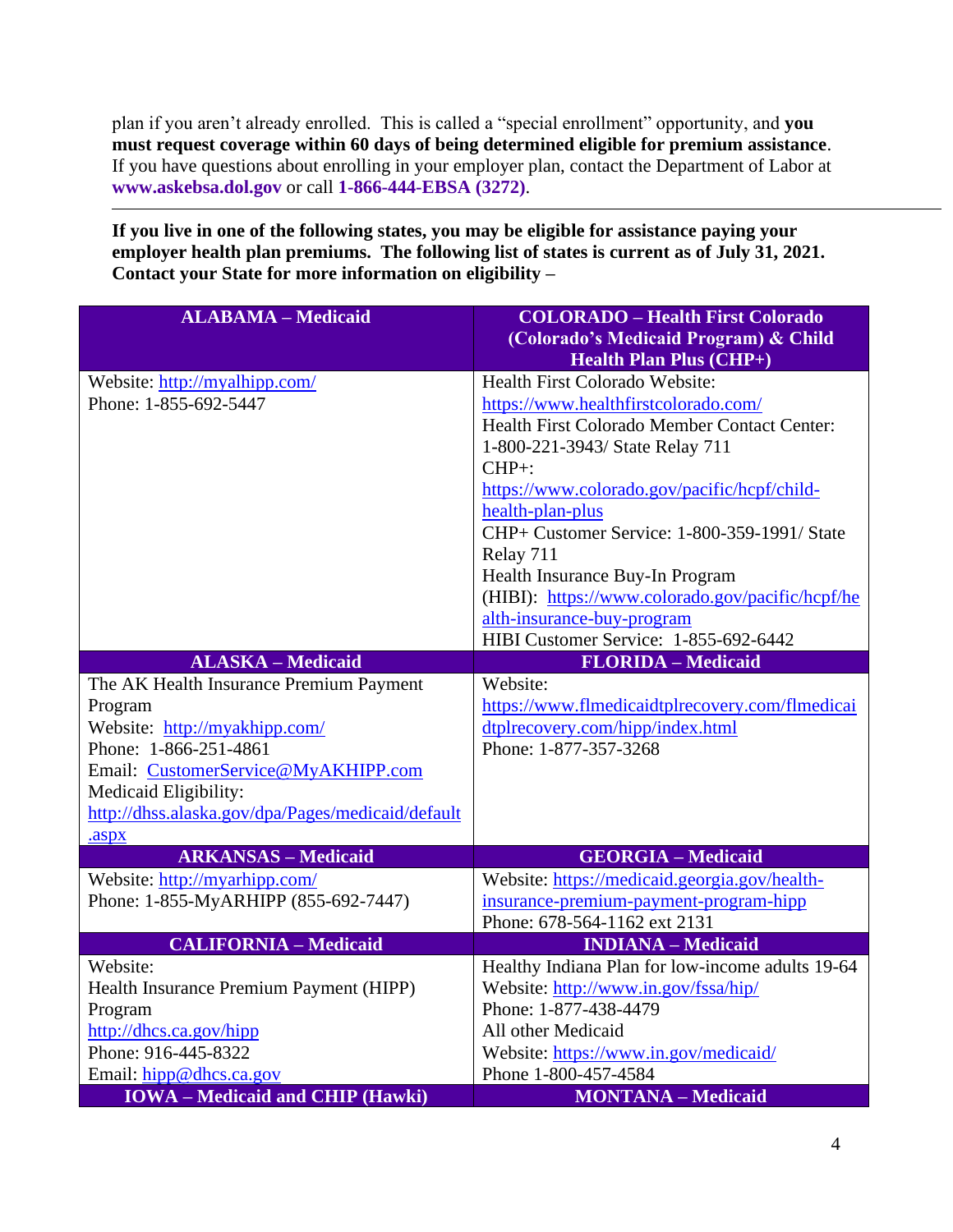| <b>Medicaid Website:</b>                              | Website:                                       |
|-------------------------------------------------------|------------------------------------------------|
| https://dhs.iowa.gov/ime/members                      | http://dphhs.mt.gov/MontanaHealthcarePrograms/ |
| Medicaid Phone: 1-800-338-8366                        | <b>HIPP</b>                                    |
| Hawki Website:                                        | Phone: 1-800-694-3084                          |
| http://dhs.iowa.gov/Hawki                             |                                                |
| Hawki Phone: 1-800-257-8563                           |                                                |
| <b>HIPP</b> Website:                                  |                                                |
| https://dhs.iowa.gov/ime/members/medicaid-a-to-       |                                                |
| $z$ /hipp                                             |                                                |
| HIPP Phone: 1-888-346-9562                            |                                                |
| <b>KANSAS - Medicaid</b>                              | <b>NEBRASKA - Medicaid</b>                     |
| Website: https://www.kancare.ks.gov/                  | Website: http://www.ACCESSNebraska.ne.gov      |
| Phone: 1-800-792-4884                                 | Phone: 1-855-632-7633                          |
|                                                       | Lincoln: 402-473-7000                          |
|                                                       | Omaha: 402-595-1178                            |
| <b>KENTUCKY-Medicaid</b>                              | <b>NEVADA - Medicaid</b>                       |
| Kentucky Integrated Health Insurance Premium          | Medicaid Website: http://dhcfp.nv.gov          |
| Payment Program (KI-HIPP) Website:                    | Medicaid Phone: 1-800-992-0900                 |
| https://chfs.ky.gov/agencies/dms/member/Pages/k       |                                                |
|                                                       |                                                |
| ihipp.aspx                                            |                                                |
| Phone: 1-855-459-6328                                 |                                                |
| Email: KIHIPP.PROGRAM@ky.gov                          |                                                |
| <b>KCHIP Website:</b>                                 |                                                |
|                                                       |                                                |
| https://kidshealth.ky.gov/Pages/index.aspx            |                                                |
| Phone: 1-877-524-4718                                 |                                                |
| Kentucky Medicaid Website: https://chfs.ky.gov        |                                                |
| <b>LOUISIANA - Medicaid</b>                           | <b>NEW HAMPSHIRE - Medicaid</b>                |
| Website: www.medicaid.la.gov or                       | Website: https://www.dhhs.nh.gov/oii/hipp.htm  |
| www.ldh.la.gov/lahipp                                 | Phone: 603-271-5218                            |
| Phone: 1-888-342-6207 (Medicaid hotline) or 1-        | Toll free number for the HIPP program: 1-800-  |
|                                                       | 852-3345, ext 5218                             |
| 855-618-5488 (LaHIPP)                                 |                                                |
|                                                       |                                                |
| <b>MAINE - Medicaid</b>                               | <b>NEW JERSEY - Medicaid and CHIP</b>          |
| <b>Enrollment Website:</b>                            | Medicaid Website:                              |
| https://www.maine.gov/dhhs/ofi/applications-          | http://www.state.nj.us/humanservices/          |
| forms                                                 | dmahs/clients/medicaid/                        |
| Phone: 1-800-442-6003                                 | Medicaid Phone: 609-631-2392                   |
| TTY: Maine relay 711                                  | <b>CHIP Website:</b>                           |
|                                                       | http://www.njfamilycare.org/index.html         |
| Private Health Insurance Premium Webpage:             |                                                |
|                                                       |                                                |
|                                                       | CHIP Phone: 1-800-701-0710                     |
| https://www.maine.gov/dhhs/ofi/applications-<br>forms |                                                |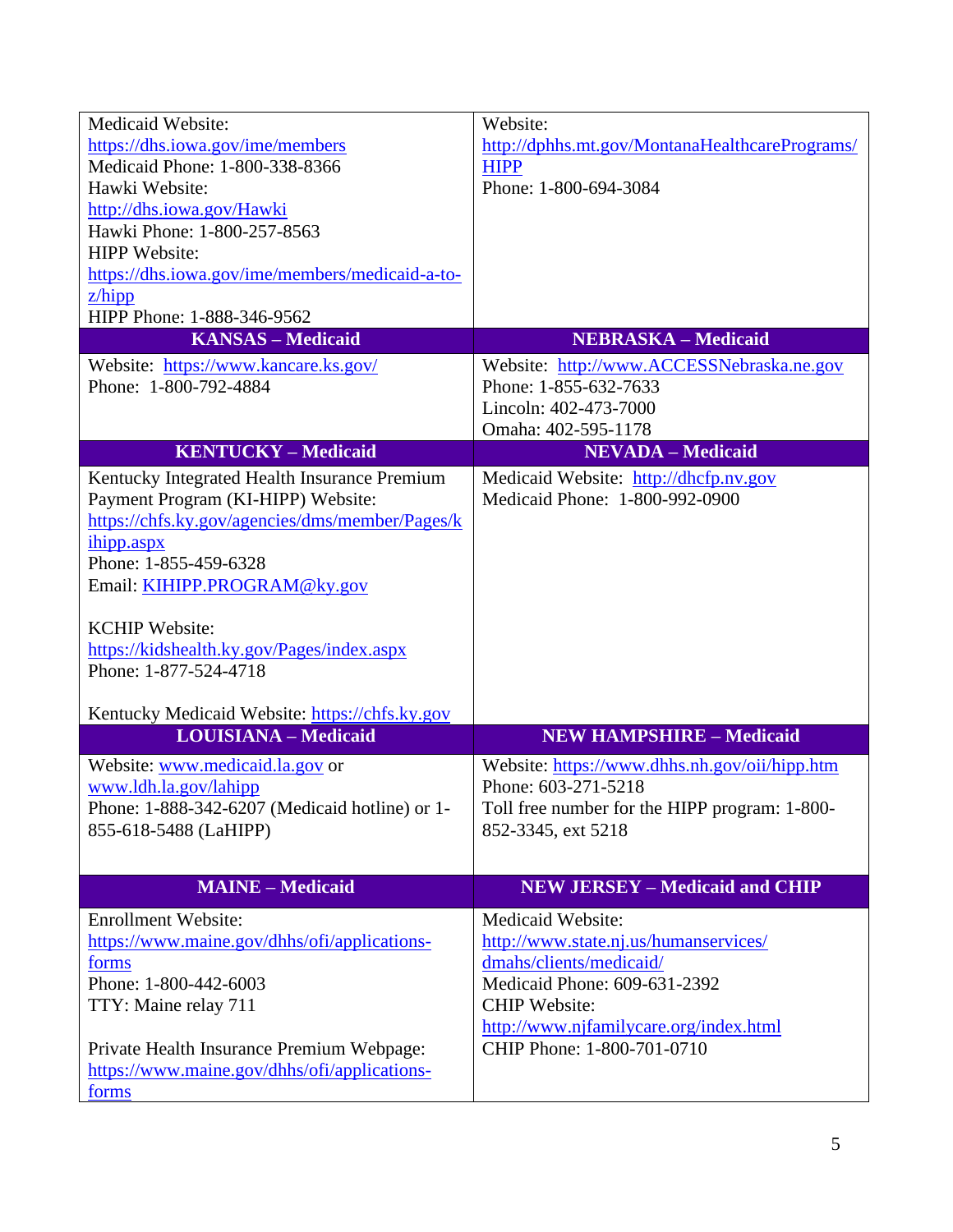| Phone: -800-977-6740.                                                                         |                                                                    |
|-----------------------------------------------------------------------------------------------|--------------------------------------------------------------------|
| TTY: Maine relay 711                                                                          |                                                                    |
|                                                                                               |                                                                    |
|                                                                                               |                                                                    |
|                                                                                               |                                                                    |
| <b>MASSACHUSETTS - Medicaid and CHIP</b>                                                      | <b>NEW YORK - Medicaid</b>                                         |
| Website: https://www.mass.gov/info-                                                           | Website:                                                           |
| details/masshealth-premium-assistance-pa                                                      | https://www.health.ny.gov/health_care/medicaid/                    |
|                                                                                               | Phone: 1-800-541-2831                                              |
| Phone: 1-800-862-4840                                                                         |                                                                    |
| <b>MINNESOTA - Medicaid</b>                                                                   | <b>NORTH CAROLINA - Medicaid</b>                                   |
| Website:                                                                                      | Website: https://medicaid.ncdhhs.gov/                              |
| https://mn.gov/dhs/people-we-serve/children-and-                                              | Phone: 919-855-4100                                                |
| families/health-care/health-care-                                                             |                                                                    |
| programs/programs-and-services/other-                                                         |                                                                    |
| insurance.jsp<br>Phone: 1-800-657-3739                                                        |                                                                    |
|                                                                                               |                                                                    |
| <b>MISSOURI-Medicaid</b>                                                                      | <b>NORTH DAKOTA - Medicaid</b>                                     |
| Website:                                                                                      | Website:                                                           |
| http://www.dss.mo.gov/mhd/participants/pages/hi                                               | http://www.nd.gov/dhs/services/medicalserv/medi                    |
| pp.htm                                                                                        | caid/                                                              |
| Phone: 573-751-2005                                                                           | Phone: 1-844-854-4825                                              |
| <b>OKLAHOMA</b> - Medicaid and CHIP                                                           | <b>UTAH - Medicaid and CHIP</b>                                    |
| Website: http://www.insureoklahoma.org                                                        | Medicaid Website: https://medicaid.utah.gov/                       |
| Phone: 1-888-365-3742                                                                         | CHIP Website: http://health.utah.gov/chip<br>Phone: 1-877-543-7669 |
| <b>OREGON</b> – Medicaid                                                                      | <b>VERMONT-Medicaid</b>                                            |
|                                                                                               |                                                                    |
| Website:                                                                                      | Website: http://www.greenmountaincare.org/                         |
| http://healthcare.orgon.gov/Pages/index.aspx<br>http://www.oregonhealthcare.gov/index-es.html | Phone: 1-800-250-8427                                              |
| Phone: 1-800-699-9075                                                                         |                                                                    |
| <b>PENNSYLVANIA - Medicaid</b>                                                                | <b>VIRGINIA - Medicaid and CHIP</b>                                |
| Website:                                                                                      | Website: https://www.coverva.org/en/famis-select                   |
| https://www.dhs.pa.gov/providers/Providers/Pag                                                | https://www.coverva.org/en/hipp                                    |
| es/Medical/HIPP-Program.aspx                                                                  | Medicaid Phone: 1-800-432-5924                                     |
| Phone: 1-800-692-7462                                                                         | <b>CHIP Phone:</b><br>1-800-432-5924                               |
| <b>RHODE ISLAND - Medicaid and CHIP</b>                                                       | <b>WASHINGTON - Medicaid</b>                                       |
| Website: http://www.eohhs.ri.gov/                                                             | Website: https://www.hca.wa.gov/                                   |
| Phone: 1-855-697-4347, or 401-462-0311                                                        | Phone: 1-800-562-3022                                              |
| (Direct RIte Share Line)                                                                      |                                                                    |
| <b>SOUTH CAROLINA - Medicaid</b>                                                              | <b>WEST VIRGINIA - Medicaid</b>                                    |